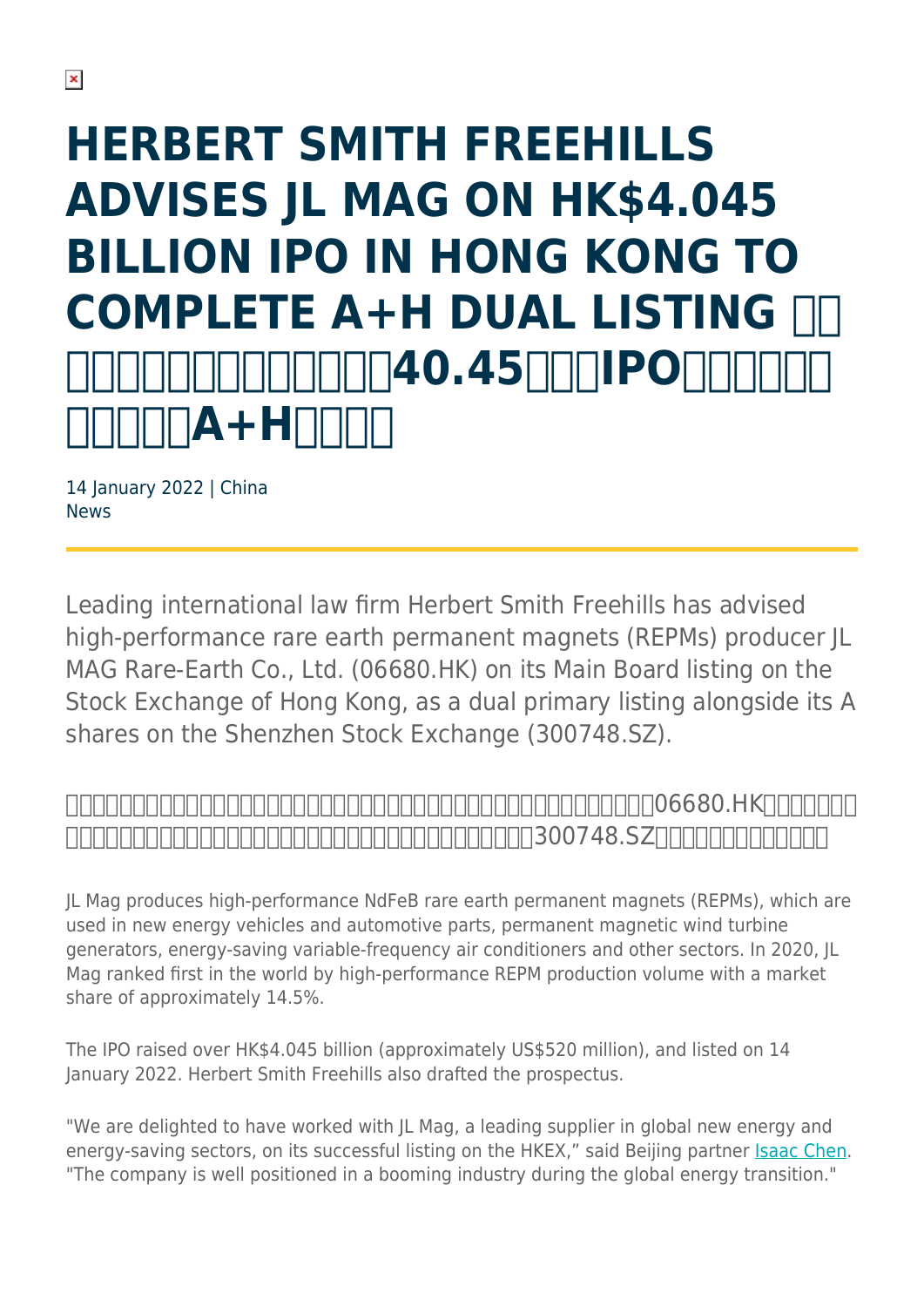The global consumption volume of high-performance REPMs increased from approximately 34,200.0 tonnes in 2015 to 65,000.0 tonnes in 2020 at a CAGR of 13.7%, and is expected to further increase to 129,100.0 tonnes in 2025 at a CAGR of 14.7%.

"We have a robust and long record of advising on these high-profile transactions for China's high-end manufacturing companies, which are capturing opportunities in a growing market and becoming targets for global investors," said Beijing partner [Zhong Wang](https://www.herbertsmithfreehills.com/our-people/zhong-wang). "We congratulate the company on this new chapter, and look forward to its continued success."

Isaac and Zhong jointly led the team advising the issuer, assisted by senior associate Sherry Lai, associates Brian Ge, Bryan Zhu and Kathy Zhang, and legal assistants Yuanyuan Yin, Aiye Jia, Emma Chen, Gallant Guo and Nan Li.

金力永磁生产高性能钕铁硼永磁材料,广泛应用于新能源汽车及汽车零部件、风力发电、节能变频空调等领域。2020年,公司的高性能稀土永磁材料产量位居全球第一,市场  $\Pi\Pi\Pi\Pi14.5\%$ 

 $\Box$ הרוחה החרות החרות החרות במבני 140.222 ביותר החרות הכל 16.0.45 ביותר החרות החרות החרות החרות החרות החרות ה 市撰写了招股书。

史密夫斐尔北京办公室合伙人陈敏(Isaac Chen)表示:"金力永磁是全球新能源和节能环保领域核心应用材料的领先供应商,我们非常荣幸为其在港交所上市提供助力。  $\Box$ 

市面面面面面面面面面面2015同3.42000020006.50000000000013.7%0002025000000012.910  $\Pi\Pi\Pi\Pi\Pi\Pi\Pi\Pi\Pi$ 14.7% $\Pi$ 

北京办公室合伙人王重(Zhong Wang)表示:"中国高新技术制造企业正在快速发展的市场中捕捉机会并受到全球投资者的追捧,史密夫斐尔在为其高规格交易提供法  $\begin{bmatrix} \begin{bmatrix} \begin{bmatrix} \begin{bmatrix} \begin{bmatrix} \begin{bmatrix} \begin{bmatrix} \begin{bmatrix} \begin{bmatrix} \begin{bmatrix} \begin{bmatrix} \begin{bmatrix} \begin{bmatrix} \begin{bmatrix} \begin{bmatrix} \begin{bmatrix} \begin{bmatrix} \begin{bmatrix} \begin{bmatrix} \begin{bmatrix} \begin{bmatrix} \begin{bmatrix} \begin{bmatrix} \begin{bmatrix} \begin{bmatrix} \begin{bmatrix} \begin{bmatrix} \begin{bmatrix} \begin{bmatrix} \begin{bmatrix} \begin{bmatrix} \begin{bmatrix} \begin{bmatrix} \begin{bmatrix} \begin{bmatrix} \begin{bmatrix} \begin{b$ 

合伙人陈敏和王重率领律师团队为发行人提供法律服务。主要团队成员包括香港办公室黎翠芬(Senior Associate)、北京办公室葛轶(Associate)、朱步凡 (Associate)、张凯西(Associate)、尹圆圆(Legal Assistant)、贾瑷烨(Legal Assistant)、陈阿婷(Legal Assistant∏∏∏∏Legal Assistant∏∏∏∏Legal Assistant∏∏

## **主要联系人**

If you have any questions, or would like to know how this might affect your business, phone, or email these key contacts.